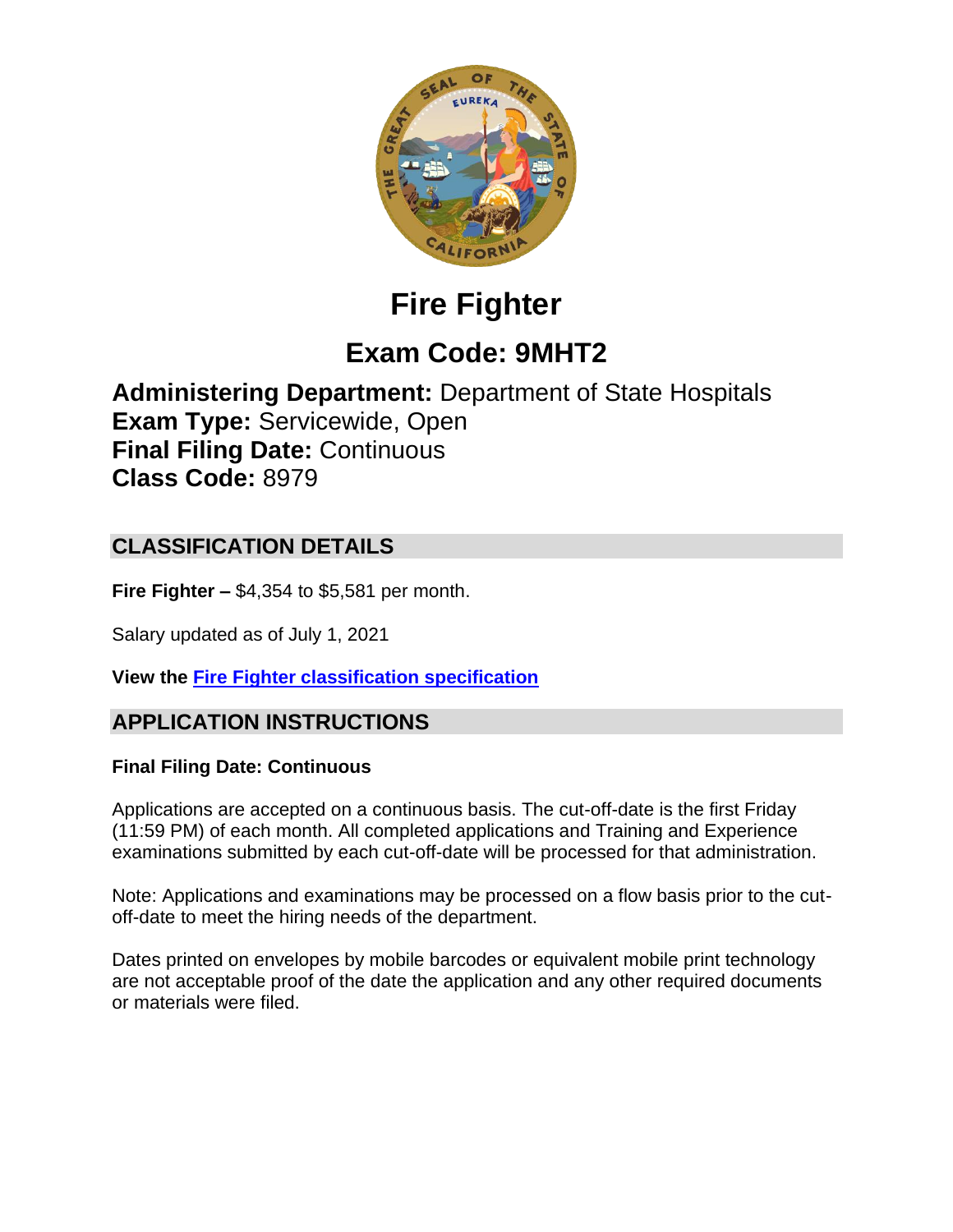#### **Who Should Apply**:

Applicants who meet the Minimum Qualifications as stated on this bulletin may apply for and take this examination. Once you have taken this examination, you may not retake it for **12** months.

Unless otherwise stated on this bulletin, you must meet the Minimum Qualifications by the Final Filing Date or cut-off-date stated above.

#### **How to Apply**:

- **Step 1.** Applicants are required to submit an [Examination Application \(STD 678\),](https://jobs.ca.gov/pdf/std678.pdf) found at [www.calcareers.ca.gov,](http://www.calcareers.ca.gov/) either by mail, in person, or via email to the address listed below.
- **Step 2.** Once your application has been submitted, you must complete the **Training and Experience (T&E)** following the instructions below under, **Taking the Examination.**

**Applicants must complete Steps 1 and 2 by each cut-off date. Failure to do so will result in a delay in the examination process.**

**The preferred method to apply is by emailing your STD 678 to:**

**[FireFighter@dsh.ca.gov](mailto:FireFighter@dsh.ca.gov)**

#### **Electronic signatures are acceptable.**

Indicate the Classification on your Examination Application (STD 678).

You may apply by mail or in person to: Department of State Hospitals – Sacramento Attn: Selection Services Unit, MS-14 1215 O Street Sacramento, CA 95814

In person hours: Monday through Friday, 8am to 5pm (excluding State holidays)

#### **Special Testing Arrangements:**

If you require assistance or alternative testing arrangements due to a disability, please contact the testing department listed in the Contact Information section of this bulletin.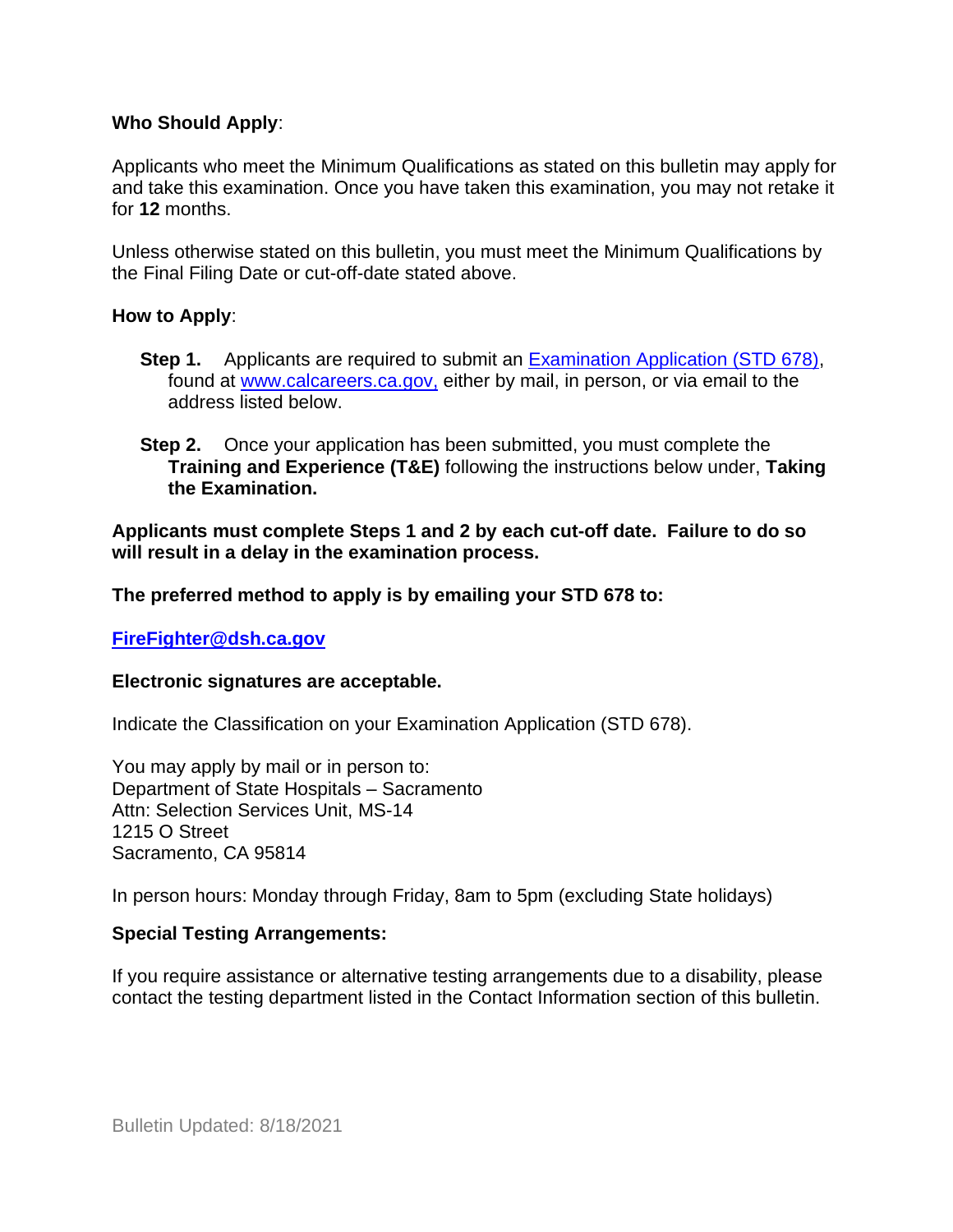## **MINIMUM QUALIFICATIONS**

All applicants must meet the education and/or experience requirements as stated on this exam bulletin to be accepted into the examination. Part-time or full-time jobs, regardless of whether paid or volunteer positions, and inside or outside California state service will count toward experience.

Willingness and ability to perform fire prevention and suppression duties at a California facility**.**

## **SPECIAL PERSONAL CHARACTERISTICS**

Hearing adequacy within speech frequencies (uncorrected); normal use of both hands and both feet; physical strength and agility; and weight in proportion to height.

## **POSITION DESCRIPTION**

This class is the entry and full journey level in this series. Under supervision of the Fire Chief, incumbents in this class perform the full range of fire suppression duties.

## **EXAMINATION SCOPE**

This examination consists of the following components:

**Training and Experience Evaluation –** Weighted 100% of the final score. The examination will consist solely of a **Training and Experience Evaluation.** To obtain a position on the eligible list, a minimum score of 70% must be received.

In addition to evaluating applicants' relative knowledge, skills, and ability, as demonstrated by quality and breadth of education and/or experience, emphasis in each exam component will be measuring competitively, relative job demands, each applicant's:

#### **Ability to:**

- 1. Ability to learn and use modern fire prevention and suppression principles and techniques and fire-fighting tools and apparatus.
- 2. Ability to learn to use and maintain motorized fire-fighting equipment.
- 3. Ability to do heavy physical labor.
- 4. Ability to follow oral and written directions.
- 5. Ability to exercise good judgment in hazardous fire suppression activity.
- 6. Ability to organize, instruct, and lead a group of part-time fire fighters in suppression and rescue work.
- 7. Ability to write legibly.
- 8. Ability to analyze situations accurately and take effective action.
- 9. Ability to maintain cooperative relationships with people, organizations, and

Bulletin Updated: 8/18/2021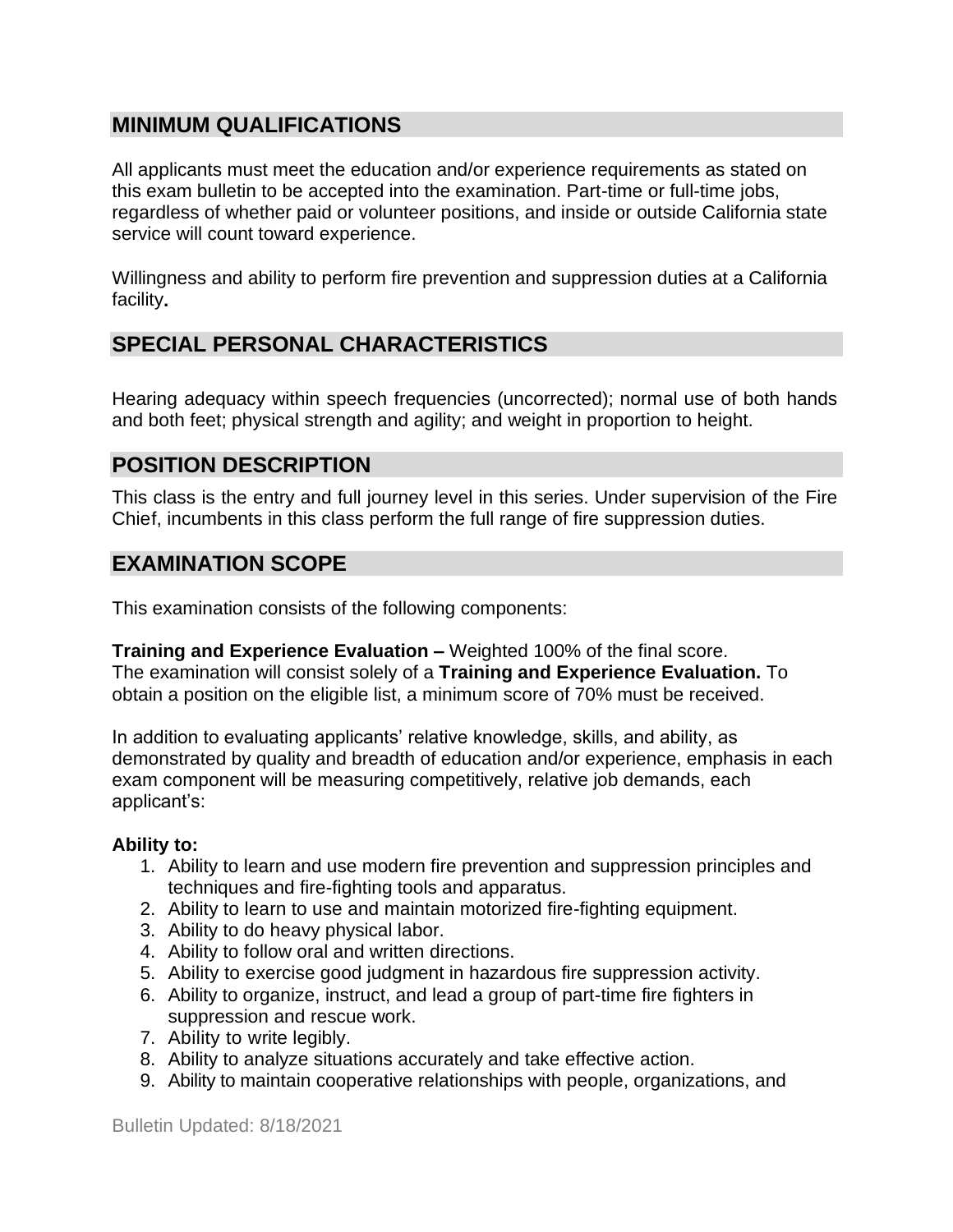#### agencies.

## **ELIGIBLE LIST INFORMATION**

A Servicewide, Open eligible list for the **Fire Fighter** classification will be established for use by all state agencies.

The names of **successful** competitors will be merged onto the eligible list in order of final score regardless of exam date. Eligibility expires **12 months** after it is established. Applicants must then retake the examination to reestablish eligibility.

Veterans' Preference will be granted for this examination. In accordance with Government Codes 18973.1 and 18973.5, whenever any veteran, or widow or widower of a veteran achieves a passing score on an open examination, he or she shall be ranked in the top rank of the resulting eligible list.

Veterans status is verified by the California Department of Human Resources (CalHR). Information on this program and the Veterans' Preference Application (Std. form 1093) is available online at the following website:

<https://www.jobs.ca.gov/CalHRPublic/Landing/Jobs/VeteransInformation.aspx>

Additional information on veteran benefits is available at the Department of Veterans Affairs.

Career credits are not granted for examinations administered on an Open or Promotional basis.

## **PREPARING FOR THE EXAMINATION**

Here is a list of suggested resources to have available prior to taking the exam.

- 1. **Employment History:** Employment dates, job titles, organization names and addresses, names of supervisors or persons who can verify your job responsibilities, and phone numbers of persons listed above.
- 2. **Education:** School names and addresses, degrees earned, dates attended, courses taken (verifiable on a transcript), persons or office who can verify education, and phone numbers of persons or offices listed above.
- 3. **Training:** Class titles, certifications received, names of persons who can verify your training, and phone numbers of persons listed above.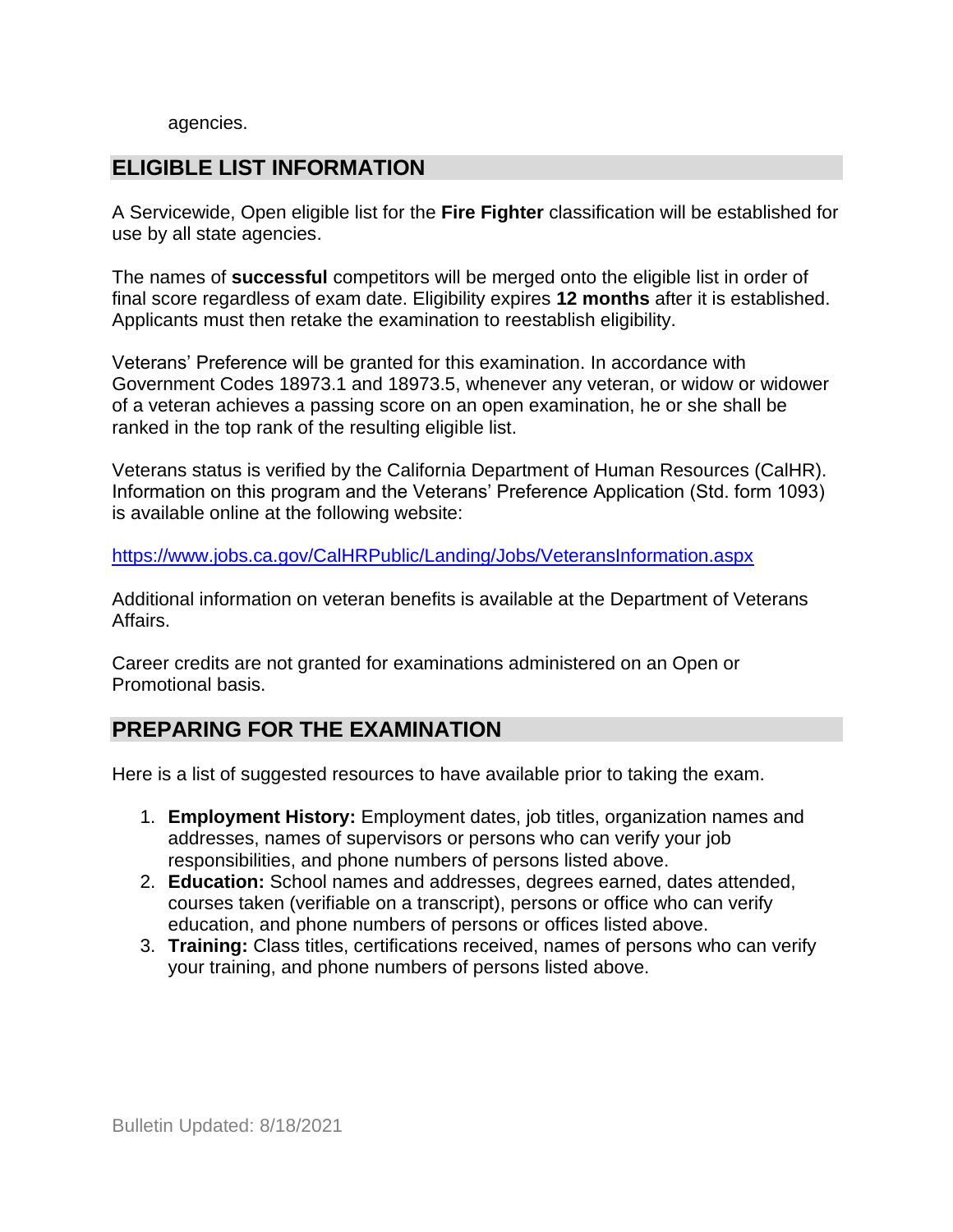## **TAKING THE EXAMINATION**

**Step 1. Submit your STD 678 (email preferred: [FireFighter@dsh.ca.gov\)](mailto:FireFighter@dsh.ca.gov) then IMMEDIATELY go to Step 2.**

**Step 2. Click [on this link to take the Fire Fighter](https://www.surveymonkey.com/r/8JYZN5T) examination.**

**Note: If you do not submit a separate application for this examination following the instructions above, your exam results will not be processed and you will not be added to the eligibility list.**

## **TESTING DEPARTMENTS**

Department of State Hospitals

## **CONTACT INFORMATION**

Questions relating to this exam should be directed to:

Department of State Hospitals Selection Services Unit Monday through Friday, 8am to 5pm (excluding State Holidays) Phone: 916-651-8832 Email: **[FireFighter@dsh.ca.gov](mailto:FireFighter@dsh.ca.gov)**

California Relay Service: 1-800-735-2929 (TTY), 1-800-735-2922 (Voice). TTY is a Telecommunications Device for the Deaf, and is reachable only from phones equipped with a TTY Device.

## **EQUAL OPPORTUNITY EMPLOYER**

The State of California is an equal opportunity employer to all, regardless of age, ancestry, color, disability (mental and physical), exercising the right of family care and medical leave, gender, gender expression, gender identity, genetic information, marital status, medical condition, military or veteran status, national origin, political affiliation, race, religious creed, sex (includes pregnancy, childbirth, breastfeeding, and related medical conditions), and sexual orientation.

## **DRUG-FREE STATEMENT**

It is an objective of the State of California to achieve a drug-free State work place. Any applicant for State employment will be expected to behave in accordance with this objective, because the use of illegal drugs is inconsistent with the law of the State, the rules governing civil service, and the special trust placed in public servants.